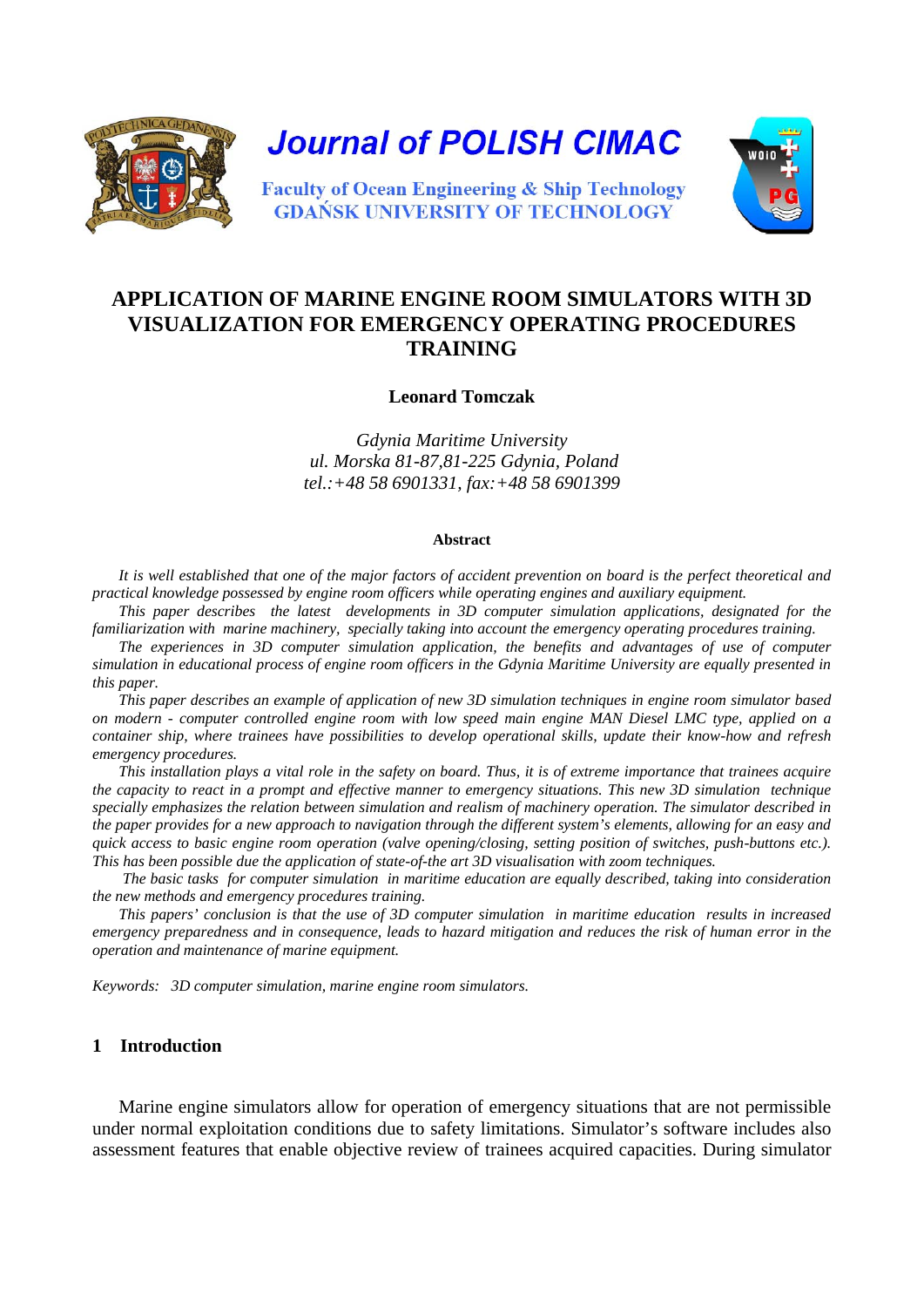exercise the instructor is able to apply various exercise set-ups (initial conditions) and scenarios that include different fault finding tasks.

For this reason, engine room simulators are more and more used in maritime academies as a valuable asset for educational process [1]. The application of engine room simulators is also recommended by STCW 95 IMO Convention [2].

It is worthwhile mentioning that marine engine room simulators have also some basic disadvantages. Namely, they include lots of simplifications, abbreviations and schematic presentation of machinery systems as a result of the fact that they are presented only in 2D visualization. Hence, the trainee with perfect knowledge of simulator operation can experience serious problems with real ship power plant operation, because the graphical presentation and operating procedures of the simulator are distinct from the reality.

For this reason, manufacturers of engine room simulators begin to apply 3D graphical system's layout presentation in order to provide a machinery configuration as close as possible to reality.

The main problem in creation of 3D simulators is to provide for proper navigation through the system's elements [4,5,6]. Engine room is a complex, multi level and complicated set of subsystems, equipment and machinery and this is a new challenge for entities creating such kind of simulators.

It is also necessary to allow for an easy and quick access to basic engine room operation (valve opening/closing, setting position of switches, push-buttons etc.). It is possible to achieve this feature by applying zoom techniques for selected elements of the system. Users of 3D simulators should also be able to observe the system's elements from pre-select specific parts of the engine room.

Based on the author's experiences with the application of different types of simulators, a better solution consists in navigation by mouse cursor and zooming facilities.

The application of new 3D simulation techniques in marine engineering education shall be analysed on the examples of full mission, hardware type engine room simulator with low speed main engine.

A new technique of navigation through the system's elements has been applied in this virtual reality simulator, providing for a solution of the main problem in creation of 3D visualisation. The latest development includes also a combination of 3D and 2D diagram presentation, which enables to follow how a certain device really functions and gives a complete picture of its structure. The presented solutions have improved considerably the level of simulator fidelity in relation to real machinery. In consequence, it was possible to eliminate the disadvantages of the engine room simulator with typical 2D presentation consisting in a schematic and simplified presentation of machinery systems.

The application of virtual simulation in teaching the operation of complex marine machinery leads to a better understanding of the functioning principles of both the equipment and the systems in comparison with traditional educational methods. As a result, trainees are far better prepared to deal with real life operation of machinery, thus increasing in a considerable manner the standards of safety of ship operation.

On the other hand, software, due to its features enables the trainee to repeat in an unlimited number of times the required operations, thus to achieve the necessary preparedness level.

The engine room simulator based on the medium speed engine room simulator is one of the first simulators which use hardware type of consoles combined with 3D visualization.

This simulator specially enhances the operational procedures related to emergency situations, like electrical black-down, emergency manual operation of the main engine with propulsion system as well as auxiliary machinery in case of remote control failure. As it has been said before, these procedures may not be trained in real life conditions due to safety constraints. From didactic point of view the best solution is to combine hardware version of engine room simulator with 3D visualization. Such combination improves in a considerable manner the safe operation of marine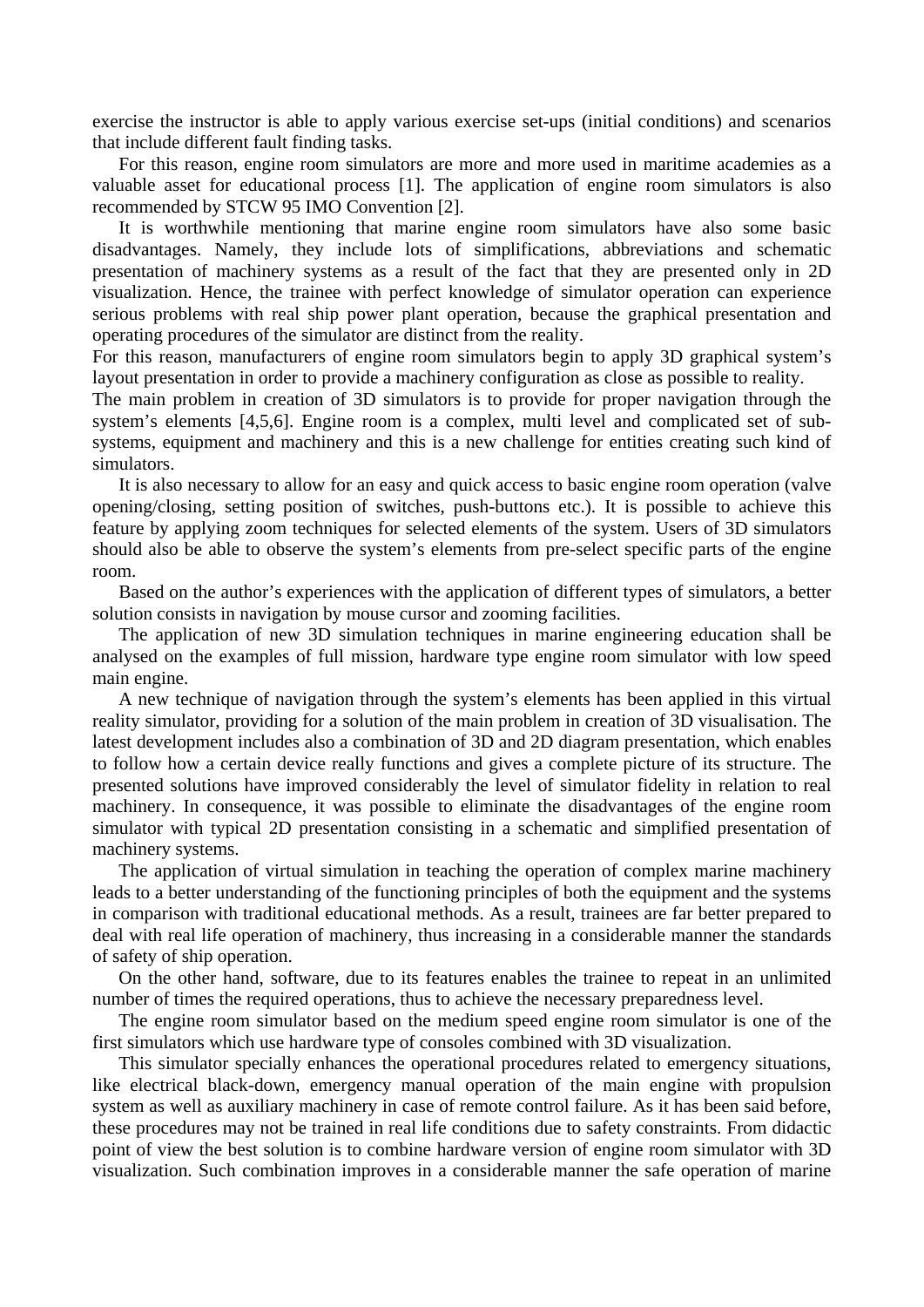engine room, as the crew members have previously been trained in relation to various fault scenarios.

### **2 LER3D Low speed engine room simulator's description**

The application of new 3D simulation techniques in marine engineering education shall be analyzed on the examples of software type engine room simulator with low speed main engine. The LER3D virtual reality simulator provides for a new approach to navigation through the different system's elements, allowing for an easy and quick access to basic engine room operation (valve opening/closing, setting position of switches, push-buttons etc.). This has been possible due the application of state-of-the art 3D visualisation with zoom techniques. The latest development includes also a combination of 3D and 2D diagram presentation, which enables to follow how a certain device really functions and gives a complete picture of its structure. The presented solutions have improved considerably the level of simulator fidelity in relation to real machinery. In consequence, it was possible to eliminate the disadvantages of the engine room simulator with typical 2D presentation consisting in a schematic and simplified presentation of machinery systems.

This simulator is designated for training students of maritime academies as well as for different types of marine vocational training centres. The simulator has universal features and may be used both for training merchant and navy fleet crew.

The main purpose of the LER3D simulator is the practical preparation of the trainee for engine room operation, and more particularly:

- familiarization with the basic engine room installation (compressed air system, fresh and sea water cooling system, lubricating, fuel oil system etc.), specially taking into account training on the base of modern, computer controlled engine room;
- acknowledgment with main engine and auxiliary equipment exploitation procedures;
- propulsion system maneuvering ;

The software also generates the main engine room's sound.

The simulator has been developed in compliance with:

- STCW Code: Section A-1/12 and Section B-1/12.
- ISM Code: Section 6 and Section 8.

A general view of the LER3D simulator engine room (main engine ) has been presented on fig.1.



*Fig. 1 Low Speed Engine Room Simulator LER3D – General view of main engine*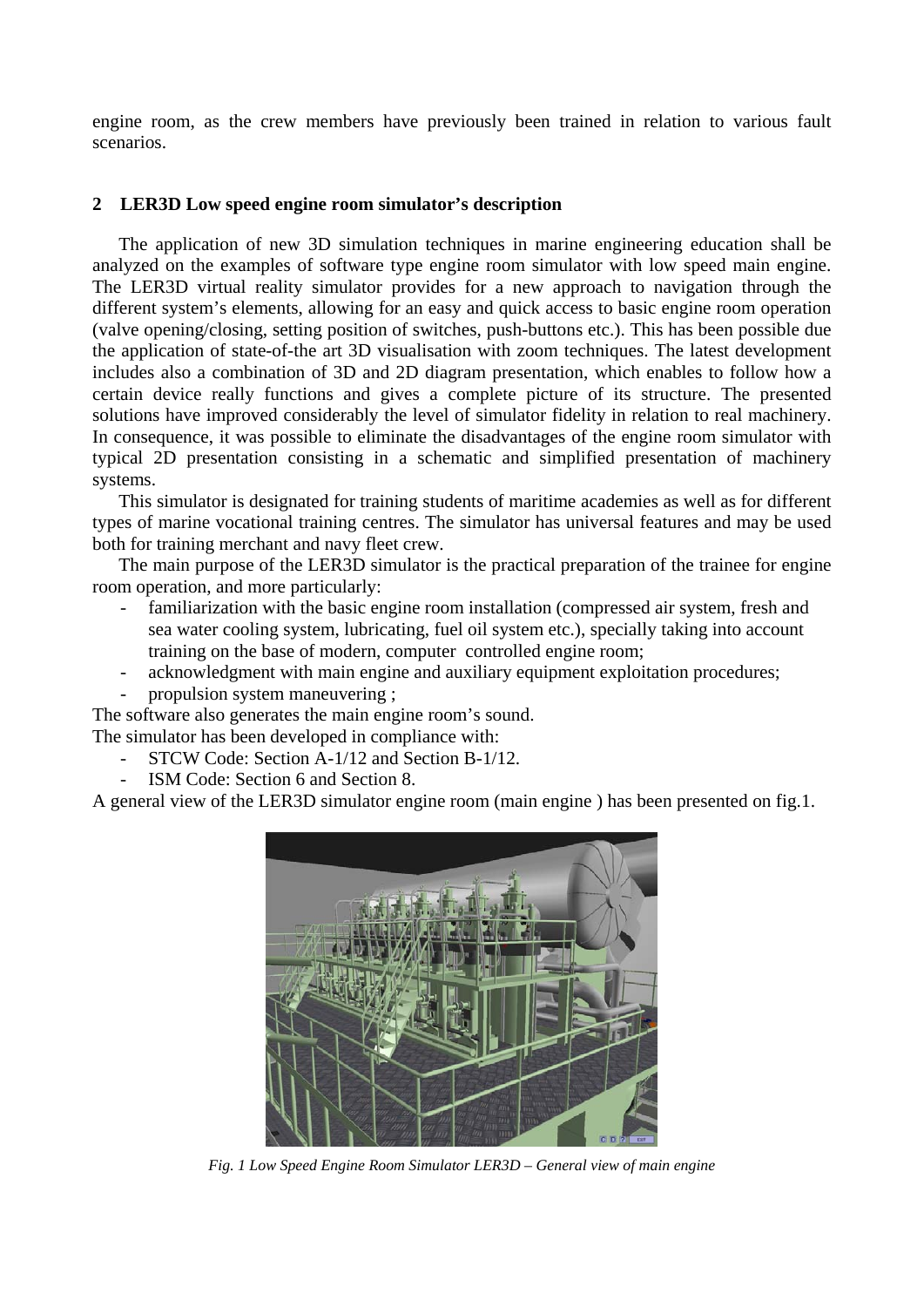It is well known that one of the major factors of accident prevention on board is the perfect theoretical and practical knowledge possessed by engine room officers while operating engines and auxiliary equipment. The basic role of Low Speed Engine Room Simulator LER3D is the familiarization with different operational modes, required for achieving a high level of emergency preparedness [6].

The basic role of this simulator is the familiarization with different operational modes.

This simulator allows not only for training under normal operation conditions but also

for emergency operation procedure training. The more familiar the trainee is with the equipment the faster and more effective are his reactions to a state of emergency [3].

On fig. 2 main engine's emergency control local station is presented.



*Fig. 2 Low Speed Engine Room Simulator LER3D - Main engine emergency local control station* 

On of important element for training emergency operating procedure in LER3D simulator is emergency power plant. The basic role of Emergency Power Plant is to supply electric current, in case of failure of main diesel generators.

General view of 3D Emergency Power Plant simulator is shown on fig.3.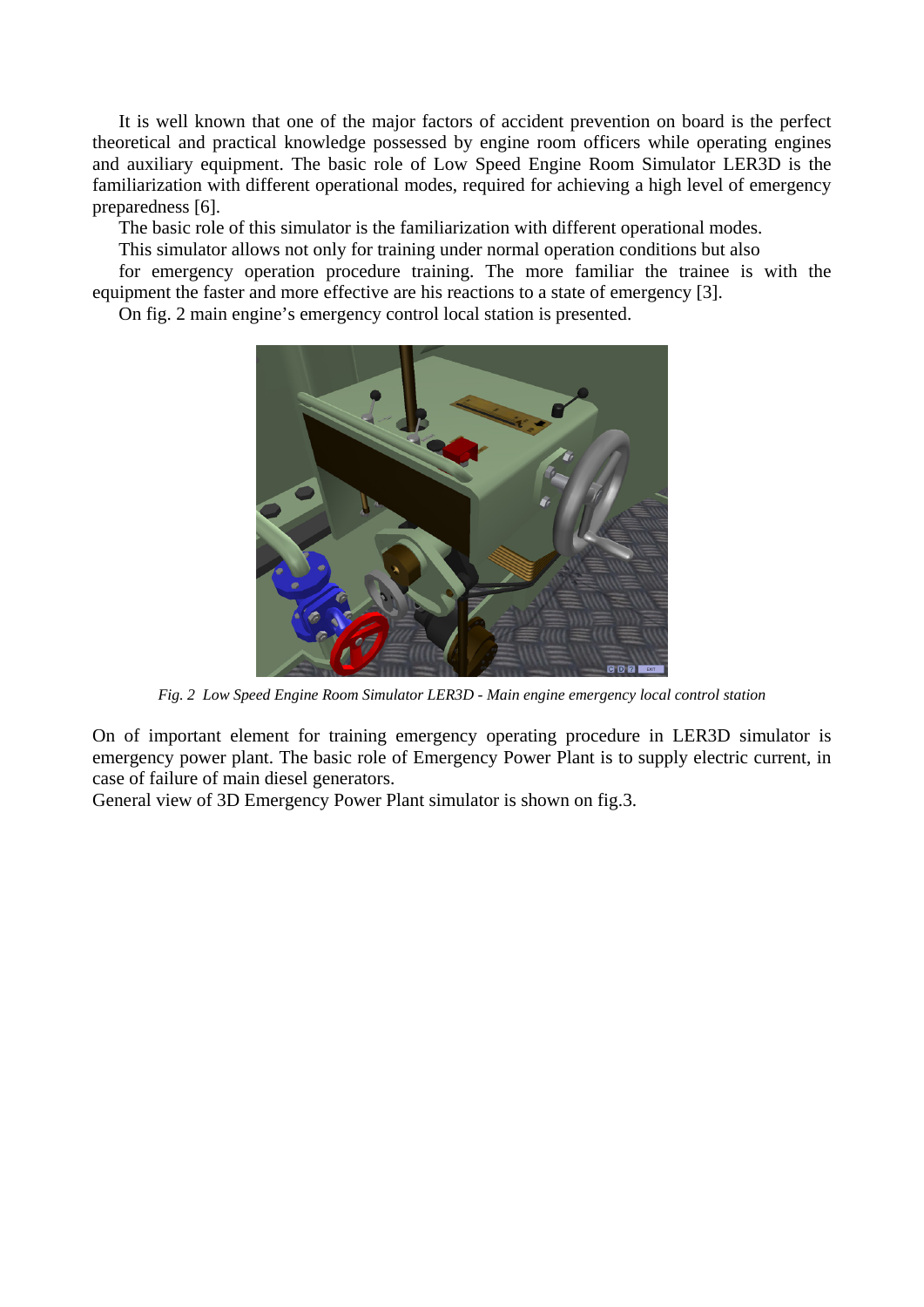

*Fig.3 Emergency Power Plant – 3D simulator's general view*

Emergency Power Plant diesel engine view with control panel zoom selection is presented on fig. 4.



*Fig.4 Emergency Power Plant simulator - Diesel engine with control panel*

Diesel engine starting procedure can be effectuated in two ways:

- from control panel with application of electrical starter (24 V available)
- by emergency hydraulic starter (24 V not available) fig. 5

In case of diesel engine emergency operation, the trainee ought to create proper pressure in hydraulic bottle and by manual lever start the engine. Emergency hydraulic engine's starter is shown of fig. 5.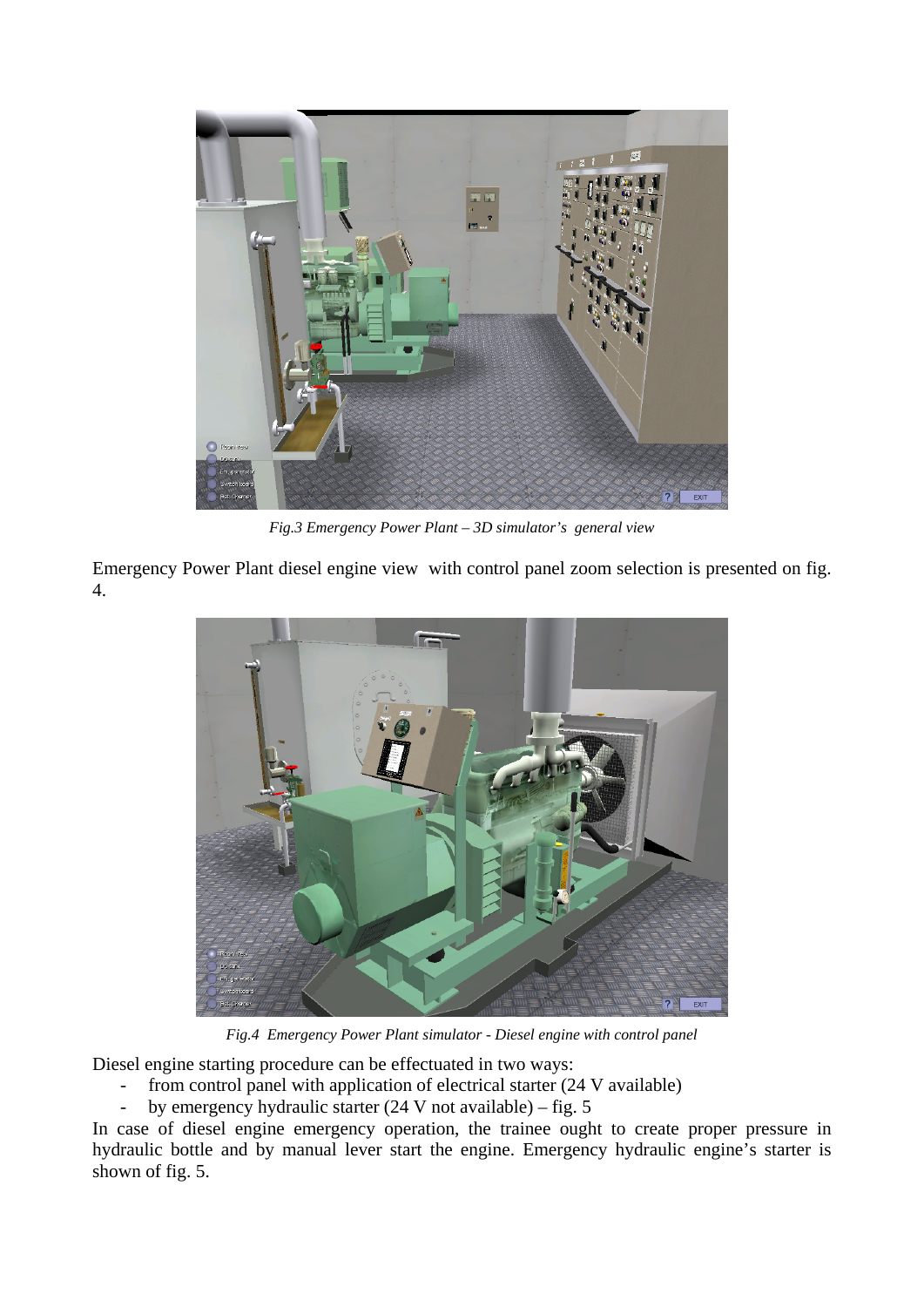

*Fig.5 Emergency hydraulic starter* 

One of possibilities to improve realism and fidelity of operation procedures training is application of touch screen. On fig. 6 use of touch screen is presented for hydraulic starter emergency operation.



*Fig. 6 LER3D Engine Room Simulator – Application of touch screen for hydraulic starter emergency operation* 

Emergency operation procedures are emphasizes in hydraulic systems operation. On fig. 7 steering gear installation (rotary vane type) is presented. Trainee, by pressing pushbuttons on solenoid control valve can change rudder position in emergency ( manual) way.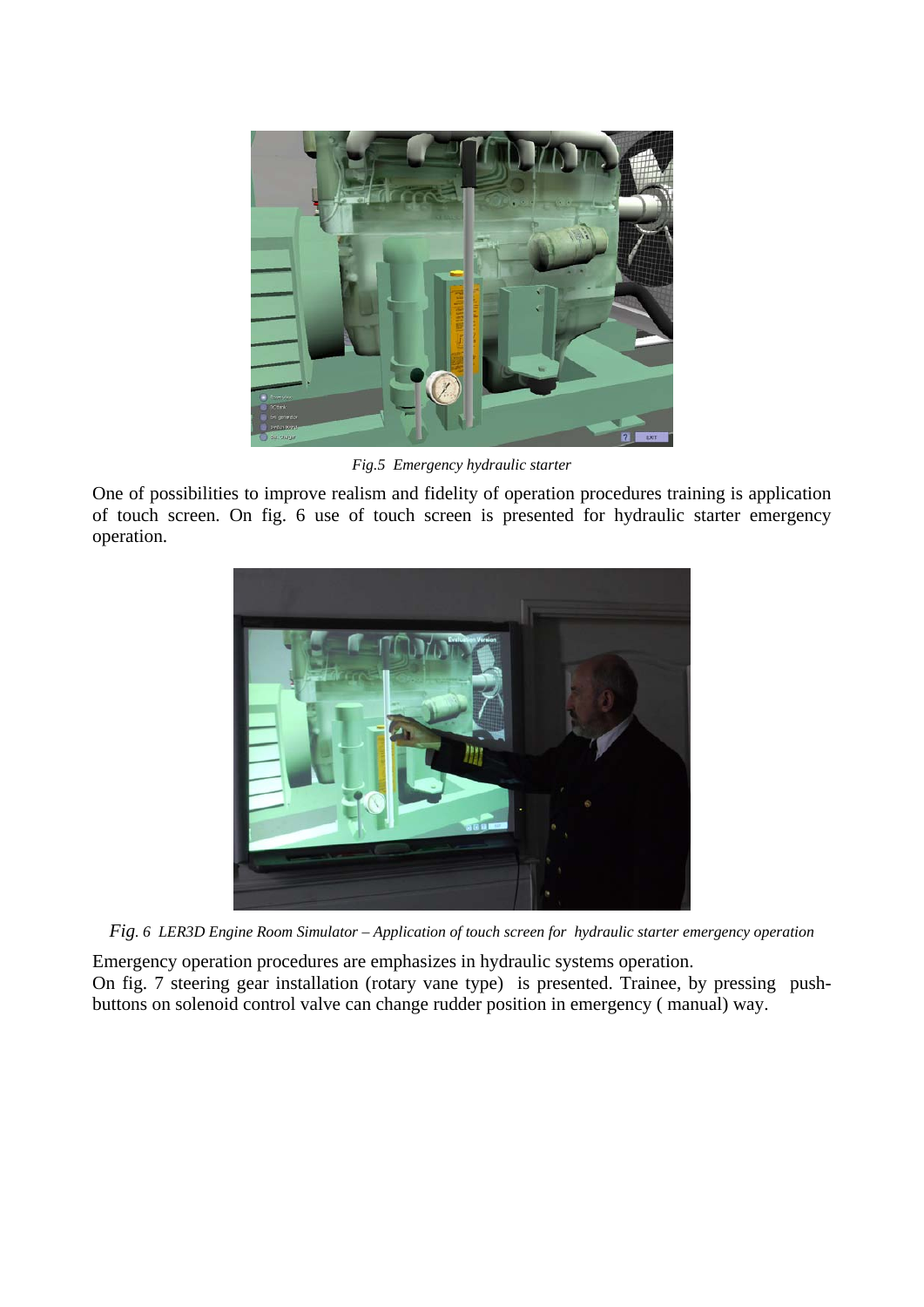

*Fig.7 Steering gear installation - Solenoid control valve with emergency push-buttons* 

Another example of engine room installation where it this possible to train emergency situation is fire fighting system. An example of S-type fuel oil separator fire simulation is shown on fig. 8 LER3D Low Speed Engine Room Simulator in relation to fire fighting system consist of:

- CO<sub>2</sub> system<br>- Water mist s
- Water mist system (fig.  $9 10$ )

Described engine room simulator allows for very detailed operating procedure training like CO2 or water mist system activation.



*Fig. 8 S-type fuel oil separator fire simulation*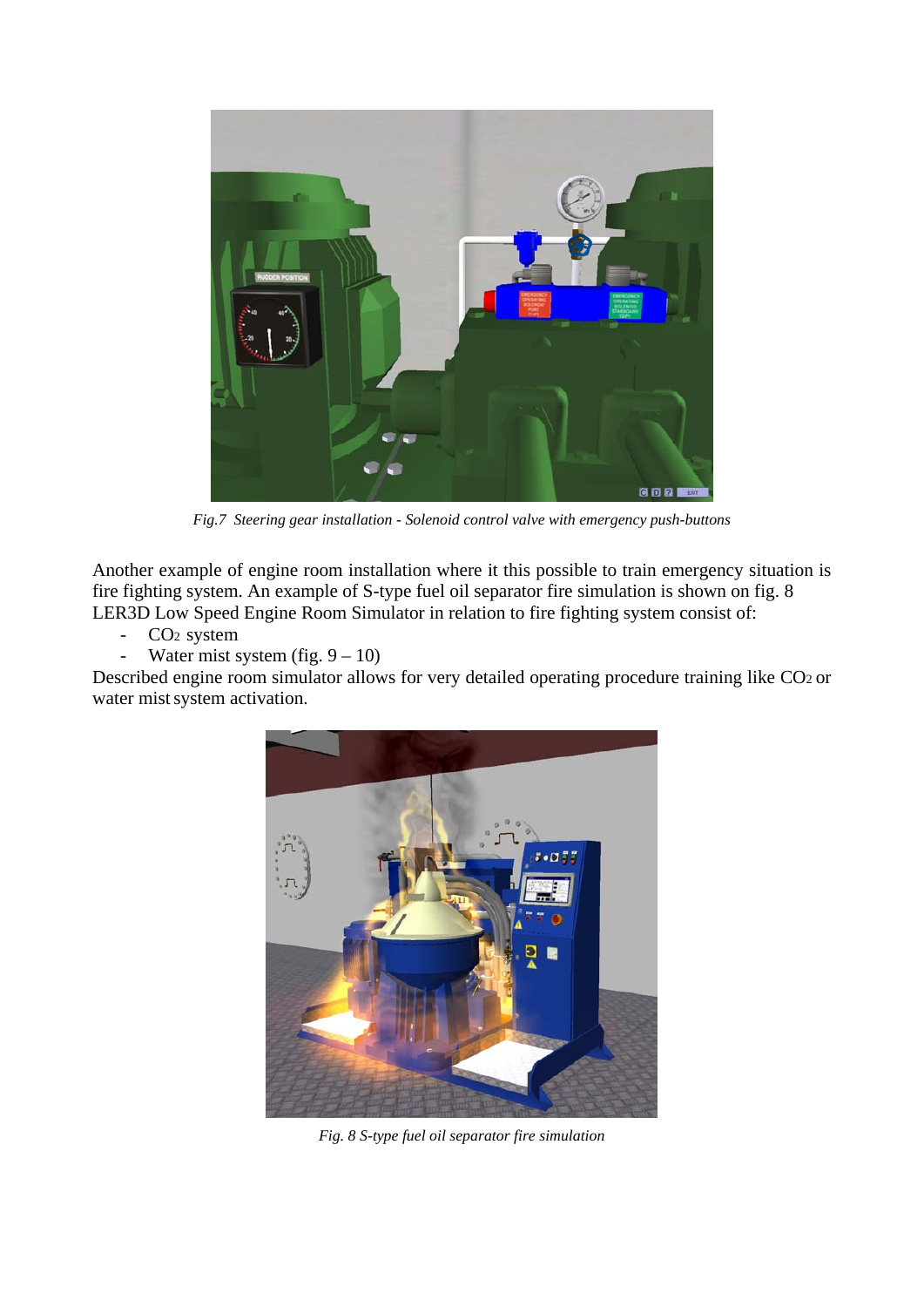

*Fig. 9 Water mist system – activation panel on engine control room*



*Fig. 10 Water mist activation in Diesel generators section*

LER3D virtual reality engine room simulator can support and facilitate preparation of trainee for use of full mission, hardware type of engine room simulator.

This software type simulator is first of all intended for individual students' training ( one student – on PC). Typical configuration of PC classroom is 8 till 12 stations + instructor station. En examples of PC classroom with two screen solution on each station and PC projector is shown on fig. 11.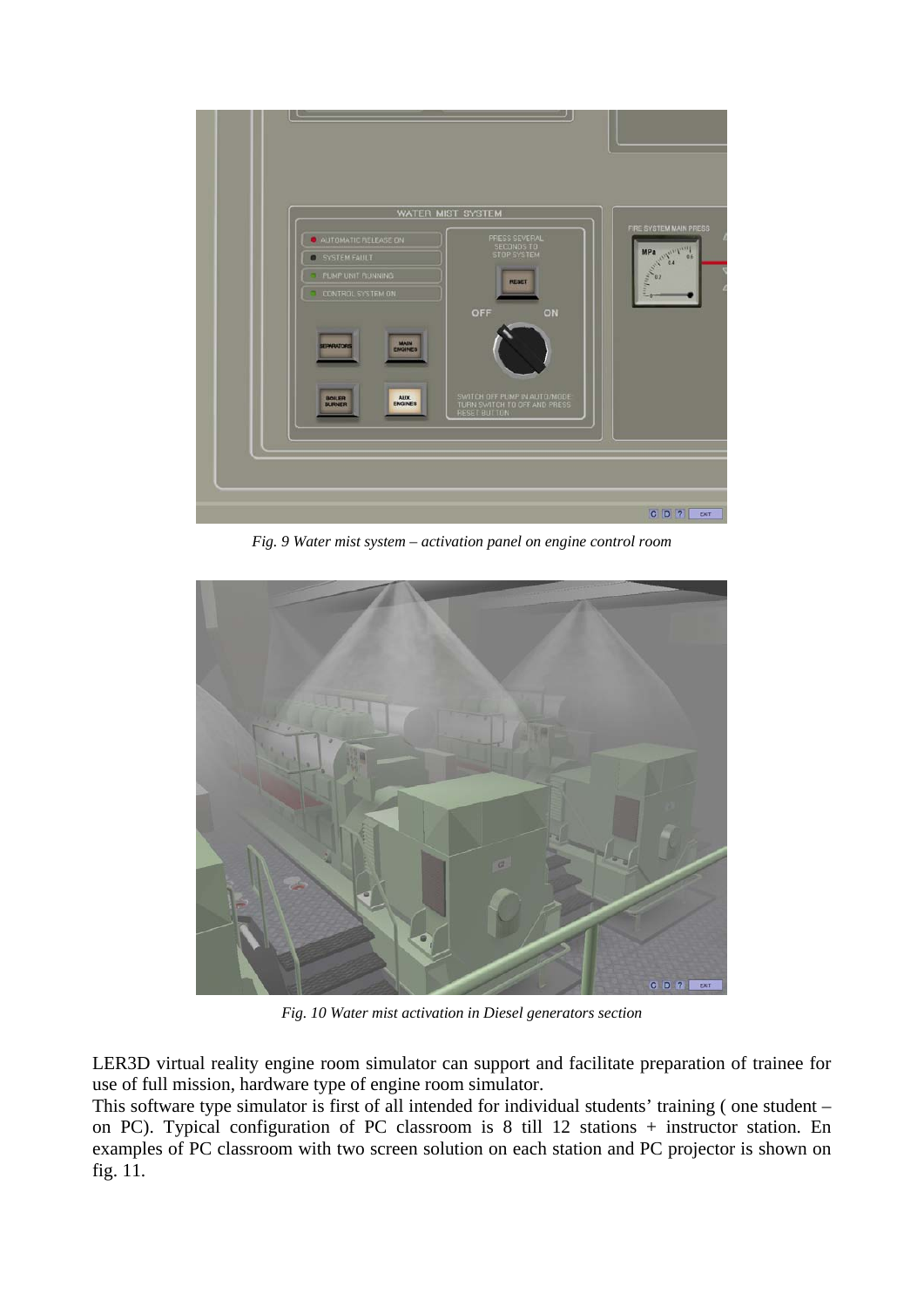

*Fig.11 LER3D Engine Room Simulator – PC classroom*

## **3. Conclusion**

The application of engine room simulators with 3D visualization, in maritime education leads to a better understanding of the marine machinery and results also in increased emergency preparedness and in consequence, leads to hazard mitigation and reduces the risk of human error in the operation and maintenance of marine equipment.

The application of simulator gives the operator of equipment the opportunity to get acquainted with the system's operation, before starting real life usage. For this reason, more and more often, manufacturers of marine equipment supply their products accompanied with software type of simulators.

As it results from the above, the latest developments in simulation techniques, including 3D presentation enhances the above mentioned benefits, as it brings the engine room simulators closer to reality. In consequence, the gap between operating marine machinery in simulation conditions and in real life is decreased.

As it has been mentioned above, proper navigation through the 3D simulator's elements is the key point in order to achieve the didactic purposes. The new concepts of view selection, zooming features of elements and operation by cursor and mouse clicking, as applied in LER3D low speed engine room simulator, described in this paper, appears to be very effective and easily adaptable by trainees in practice.

Due to the specificity of operating marine equipment in real life conditions, the didactic goals in marine education are directly linked with achieving preparedness for emergency situations. Such preparedness may only be achieved if the trainee is familiar with both the equipment and its operating modes, including emergency situations.

In the near future, this type of 3D solutions should be applied more and more often in engine room simulators design. The presented simulators are related to marine machinery, but the concept of composition and navigation through the system's elements can be easily applied for the purposes of any type of technical equipment and shall contribute in a similar manner to hazard prevention.